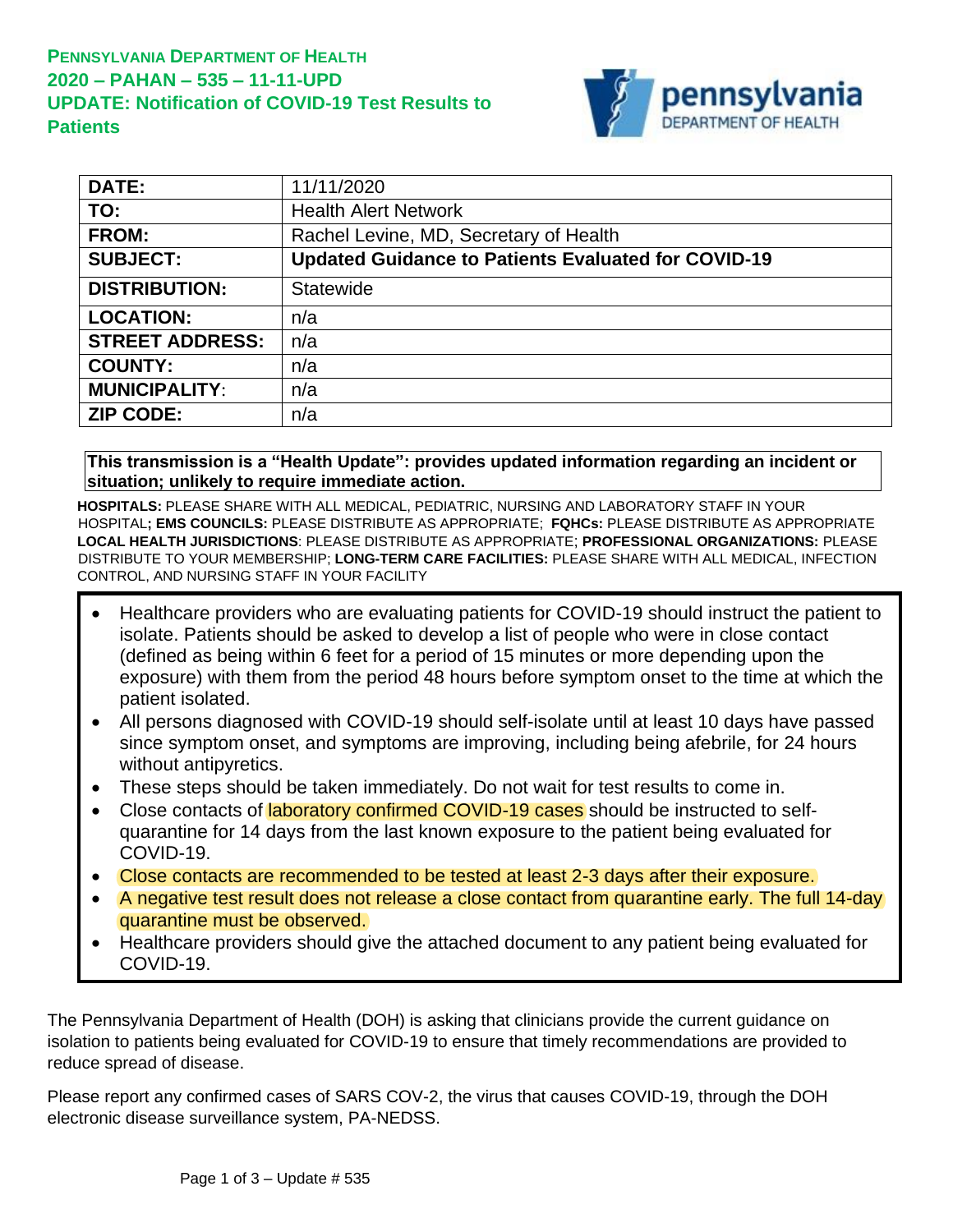## **Instructions for Patients Waiting for COVID-19 Test Results**

- Self-isolate at home.
- Compose a list of close contacts. Currently, a "close contact" is defined as being within 6 feet for 15 minutes or more from the period 48 hours before symptom onset to the time at which the patient went into isolation.
- If the patient lives with others, self-isolate in a private room and use a private bathroom if possible.
- Wear a mask when entering general living areas and interacting with others.
- If the patient develops additional symptoms or if their symptoms get worse, they should notify their healthcare provider.

## **Instructions for Patients with Positive Test Results**

- Self-isolate at home.
- Monitor symptoms.
- Notify close contacts (including in your workplace) and ask that they self-quarantine. Currently, a "close contact" is defined as being within 6 feet for 15 minutes or more from the period 48 hours before symptom onset to the time at which the patient went into isolation. Additional information about how close contact is defined and a few exceptions to this definition can be found in [PA-HAN-533.](https://www.health.pa.gov/topics/Documents/HAN/2020-PAHAN-533-10-26-ADV%20-%20Additiona.pdf)
- Under the [CDC's symptom-based](https://www.cdc.gov/coronavirus/2019-ncov/hcp/disposition-in-home-patients.html) strategy, patients with COVID-19 should self-isolate until:
	- o At least 10 days after symptom onset, AND;
	- o Symptoms are improving, including being afebrile, for 24 hours without antipyretics.
- Some patients with severe illness may need to be isolated for up to [20 days](https://www.cdc.gov/coronavirus/2019-ncov/hcp/duration-isolation.html) after symptom onset.

## **Instructions for Close Contacts of Patients Diagnosed with COVID-19**

- Currently, a "close contact" is defined as being within 6 feet for a period of 15 minutes or more depending upon the exposure from the period 48 hours before symptom onset to the time at which the patient isolated. There are some exceptions to this definition, as detailed in [PA-HAN-533.](https://www.health.pa.gov/topics/Documents/HAN/2020-PAHAN-533-10-26-ADV%20-%20Additiona.pdf)
- Close contacts of patients diagnosed with COVID-19 should be instructed by the patient to selfquarantine for 14 days from the last known contact with the patient. Household contacts who cannot separate from the case need to quarantine for 14 days after the case's infectious period ends, which may be a minimum of 24 days after the case is identified.
- DOH recommends that anyone identified as a close contact be tested [at least 2-3 days](https://www.health.pa.gov/topics/Documents/HAN/2020-PAHAN-525-09-14-ALT%20-%20Guidance.pdf) after their exposure. A negative test result does not allow a close contact to be released from quarantine early.
- Because infection can develop up to 14 days after exposure, close contacts with a negative test result must still quarantine for the full 14 days.
- If a close contact develops symptoms during those 14 days, they should be tested by a healthcare provider for COVID-19. If a close contact tests positive for COVID-19, they should follow the "**Instructions for Patients with Positive Test Results"** above.
- Close contacts who are healthcare personnel (HCP) should be instructed to notify occupational health immediately for additional information. Unless the facility where the HCP is employed is currently operating under crisis standards of care for staffing, close contacts who are HCP must quarantine for 14 days and be excluded from work, as described in [PA-HAN-510.](https://www.health.pa.gov/topics/Documents/HAN/2020-PAHAN-510-06-01-UPD-UPDATE%20Expo.pdf)

## **COVID-19 Patients who are Healthcare Providers**

• Patients diagnosed with COVID-19 who are HCP should contact their supervisor and occupational health to report their diagnosis and isolate at home. HCP include, but are not limited to, emergency medical service personnel, nurses, nursing assistants, physicians, technicians, therapists, phlebotomists, pharmacists, students and trainees, contractual staff not employed by the healthcare facility, and persons not directly involved in patient care, but who could be